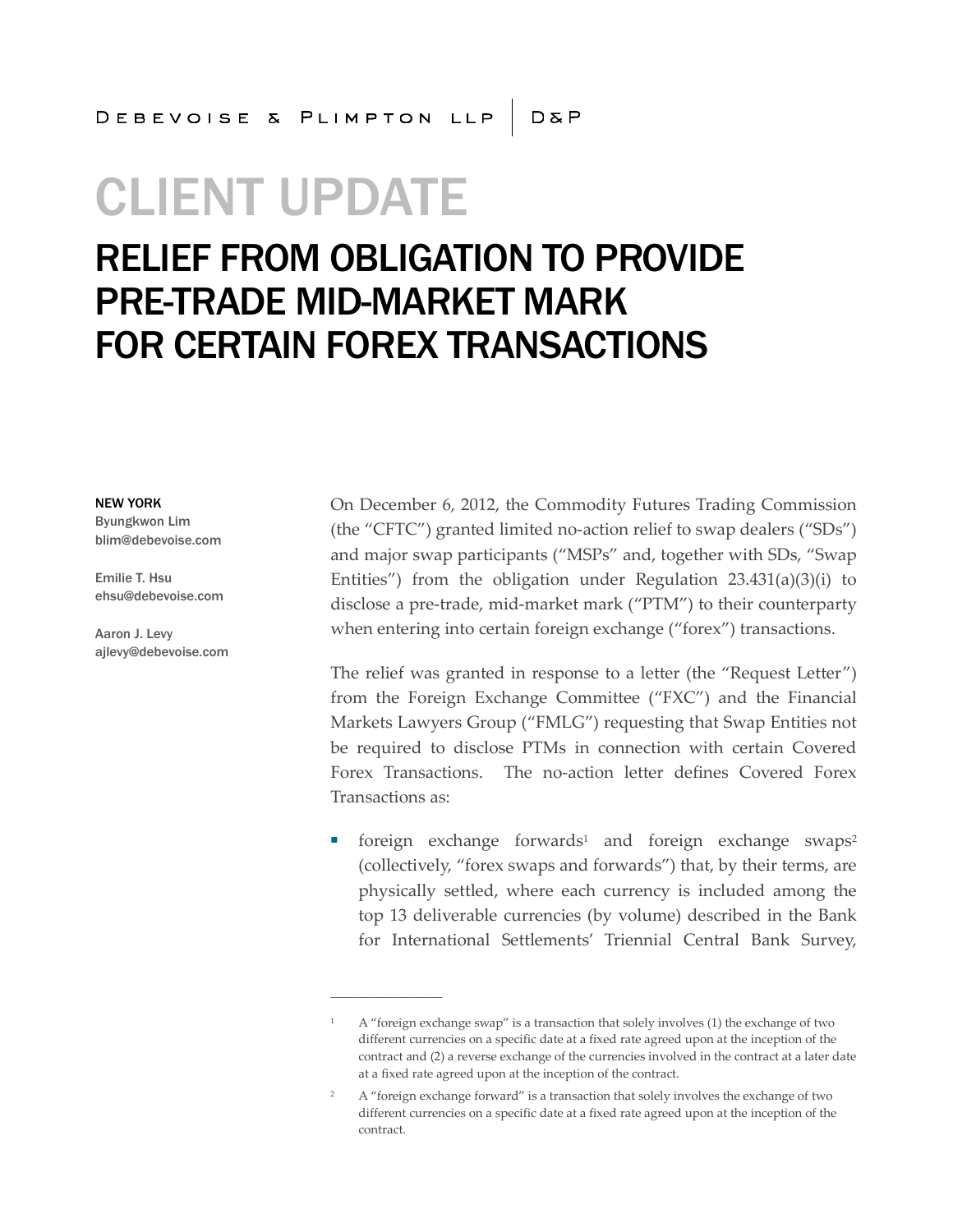Report on Global Foreign Exchange Market Activity in 2010 (the "BIS 13 Currencies"),<sup>3</sup> and where the transaction has a stated maturity of one year or less; and

■ vanilla forex options that, by their terms, are physically settled, where each currency is included among the BIS 13 Currencies, and where the option has a stated maturity of six months or less.

### BACKGROUND AND REQUEST FOR RELIEF

Pursuant to his authority under Section  $1a(47)(E)^4$  of the Commodity Exchange Act (the "CEA"), the Secretary of the Treasury (the "Secretary") has issued a written determination exempting certain forex swaps and forwards from the definition of "swap" under Section  $1a(47)$  and Regulation  $1.3(xxx)$ .<sup>5</sup> Notwithstanding such determination, any party to a forex swap or forward that is a Swap Entity must comply with the business conduct standards contained in Section 4s(h).

Pursuant to its authority under Section  $4s(h)(3)(B)$ , the CFTC has issued final rules prescribing business conduct standards for Swap Entities, including Regulation 23.431, which requires Swap Entities, at a reasonably sufficient time prior to entering into a swap, to disclose to any counterparty to such swap (other than an SD, MSP, security-based swap dealer, or major security-based swap participant) material information concerning the swap, including the price and the PTM of the swap, in a manner reasonably designed to allow the counterparty to asses the material incentives and conflicts of interest that the Swap Entity may have in connection with the swap.<sup>6</sup>

### REQUEST FOR RELIEF

**\_\_\_\_\_\_\_\_\_\_\_\_\_\_\_\_\_\_**

In the Request Letter, FXC and FMLG stated that the Covered Forex Transactions "involve highly-liquid currencies, exhibit narrow bid-ask spreads and are widely quoted by [forex dealers] in the marketplace." With the Request Letter, FXC and FMLG submitted data

<sup>&</sup>lt;sup>3</sup> Excluding the Korean won, which is a restricted currency, the BIS 13 Currencies are the U.S. Dollar, Euro, Japanese yen, Pound sterling, Australian dollar, Swiss franc, Canadian dollar, Hong Kong dollar, Swedish krona, New Zealand dollar, Singapore dollar, Norwegian krone and Mexican peso.

<sup>4</sup> Unless otherwise stated, all Section references are to sections of the Commodity Exchange Act.

<sup>5</sup> See our client memorandum "Treasury Secretary Exempts Certain Foreign Exchange Swaps and Forwards from the Swap Definition": http://www.debevoise.com/newseventspubs/publications/detail.aspx?id=2b8b2e69-ddd6-4731-8694-146012c12dc7

<sup>6</sup> In the release accompanying the final business conduct rules for Swap Entities, the CFTC stated that "the spread between the quote and the mid-market mark is relevant to disclosures regarding material incentives and provides the counterparty with pricing information that facilitates negotiations and balances historical information asymmetry regarding swap pricing." Business Conduct Standards for Swap Dealers and Major Swap Participants with Counterparties, 77 Fed. Reg. 9734 (Feb. 17, 2012).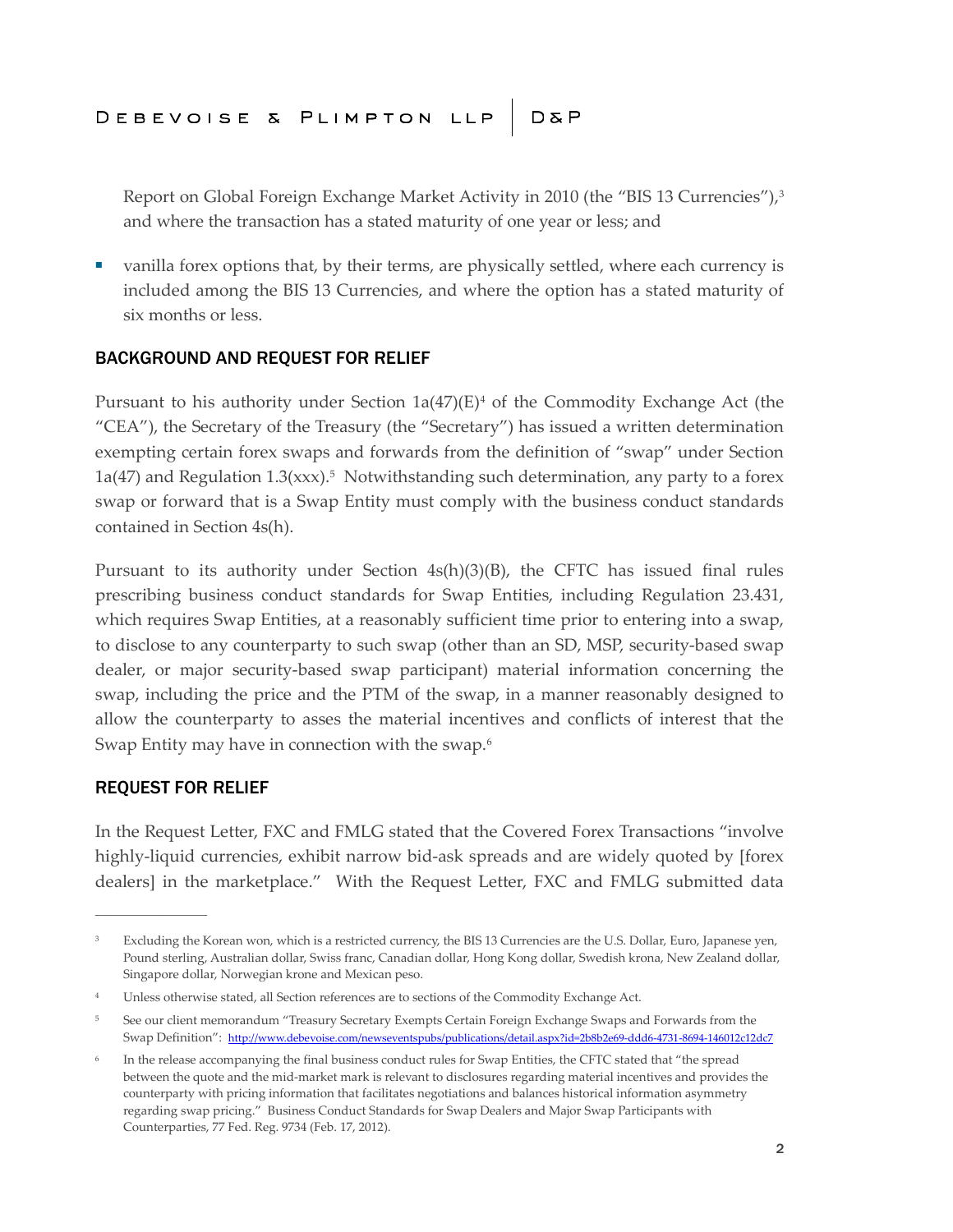## DEBEVOISE & PLIMPTON LLP D&P

collected from forex dealers and public sources showing that a PTM that would be disclosed by Swap Entities in connection with the Covered Forex Transactions would be substantially similar to publicly available information.

FXC and FMLG asserted that, because reliable and transparent pricing information is readily available in the market and because spreads are competitive and narrow, disclosing a PTM does not provide any significant informational value. The Request Letter indicates that FXC's buy-side institutions believe that a PTM for Covered Forex Transactions is not material and therefore should not be required "as it does not reflect a tradeable price," which is instead primarily based on the "best bid or ask." In the no-action letter, the CFTC notes that it believes real-time tradeable bid and offer prices for each of the Covered Forex Transactions are already available electronically to counterparties in the marketplace.

Additionally, FXC and FMLG noted that disclosing a PTM "would require [forex dealers] to create a new price stream when quotes are provided electronically and would add additional operational requirements for dealers when quotes are conveyed by voice," which requirements may add significant costs.

Finally, FXC and FMLG stated that, because delivery of a PTM must be made "a reasonably sufficient time prior to trading," requiring such delivery for Covered Forex Transactions may delay the trade time, which may adversely affect counterparties.

#### NO-ACTION RELIEF

The no-action letter provides that, based on the representations made in the Request Letter, the Division of Swap Dealer and Intermediary Oversight of the CFTC ("DSIO") will not recommend that the CFTC commence an enforcement action against any Swap Entity for failure to disclose the PTM of a Covered Forex Transaction, as required by Regulation 43.431(a)(3), to a counterparty, provided that:

- real-time tradeable bid and offer prices for the Covered Forex Transaction are available electronically, in the marketplace, to the counterparty; and
- the counterparty agrees in advance, in writing, that the Swap Entity need not disclose a PTM.

In the no-action letter, the CFTC notes that DSIO will continue to monitor market data with respect to the liquidity, bid and offer spreads, and publicly available information of the Covered Forex Transactions and that, if the circumstances change, DSIO may limit, impose additional or different conditions on, or revoke such relief.